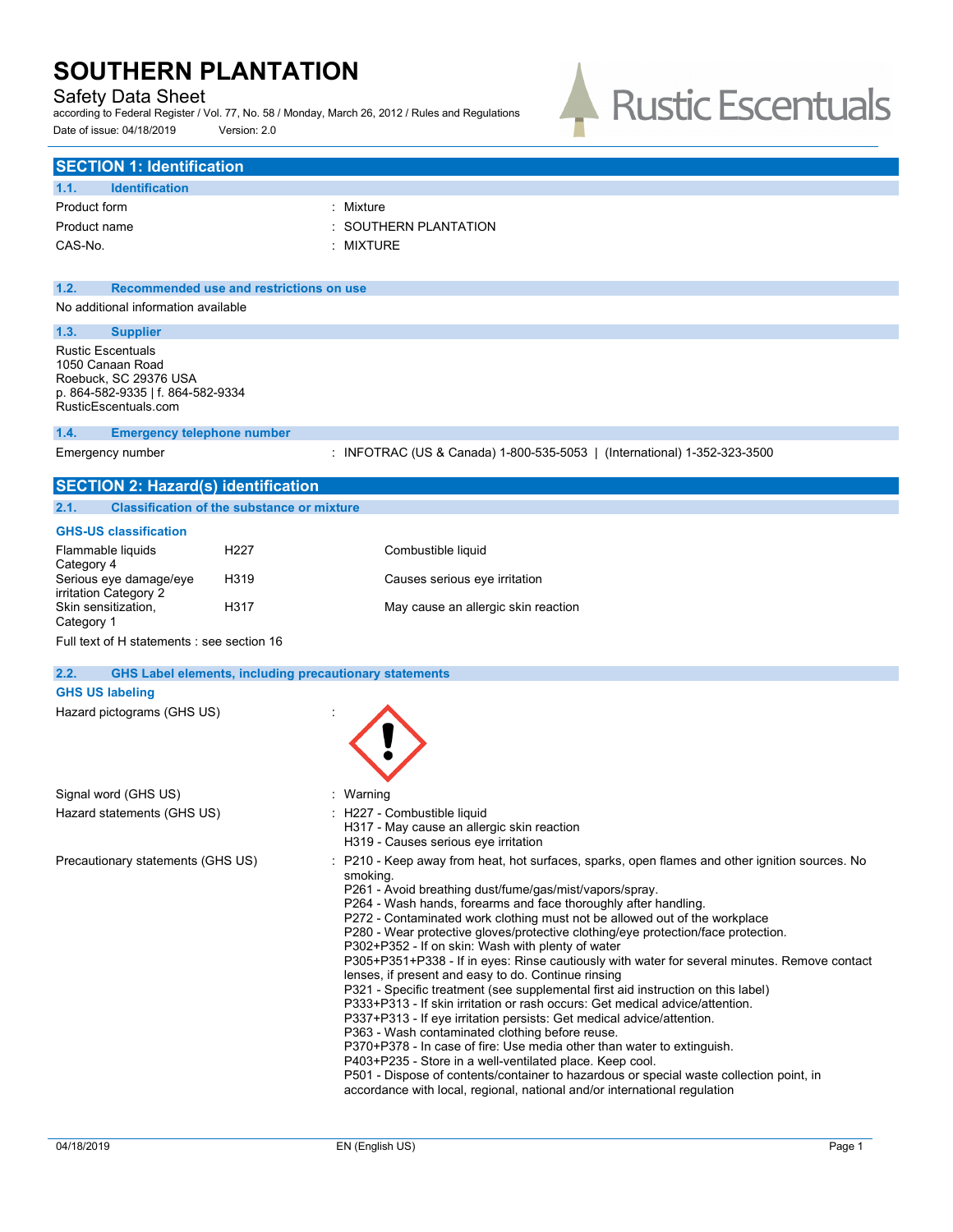## Safety Data Sheet

according to Federal Register / Vol. 77, No. 58 / Monday, March 26, 2012 / Rules and Regulations

| 2.3. |  | Other hazards which do not result in classification |  |  |  |  |  |
|------|--|-----------------------------------------------------|--|--|--|--|--|
|------|--|-----------------------------------------------------|--|--|--|--|--|

#### No additional information available

### **2.4. Unknown acute toxicity (GHS US)**

Not applicable

### **SECTION 3: Composition/Information on ingredients**

**3.1. Substances**

Not applicable

### **3.2. Mixtures**

| <b>Name</b>              | <b>Product identifier</b> | $\frac{9}{6}$ | <b>GHS-US classification</b>                                                           |
|--------------------------|---------------------------|---------------|----------------------------------------------------------------------------------------|
| <b>DIETHYL MALONATE</b>  | (CAS-No.) 105-53-3        | $10 - 30$     | Flam. Lig. 4, H227<br>Eye Irrit. 2, H319                                               |
| HEXYL CINNAMIC ALDEHYDE  | (CAS-No.) 101-86-0        | $5 - 10$      | Skin Sens. 1B, H317                                                                    |
| <b>BENZYL BENZOATE</b>   | (CAS-No.) 120-51-4        | $1 - 5$       | Acute Tox. 4 (Oral), H302                                                              |
| Linalool                 | (CAS-No.) 78-70-6         | $1 - 5$       | Flam. Lig. 4, H227<br>Skin Irrit. 2, H315<br>Eye Irrit. 2, H319<br>Skin Sens. 1B, H317 |
| <b>D-LIMONENE</b>        | (CAS-No.) 5989-27-5       | $1 - 5$       | Flam. Lig. 3, H226<br>Skin Irrit. 2, H315<br>Skin Sens. 1, H317<br>Asp. Tox. 1, H304   |
| d-Limonene               | (CAS-No.) 5989-27-5       | $1 - 5$       | Flam. Lig. 3, H226<br>Skin Irrit. 2, H315<br>Skin Sens. 1, H317<br>Asp. Tox. 1, H304   |
| CARYOPHELLENE BETA       | (CAS-No.) 87-44-5         | $1 - 5$       | Skin Sens. 1B, H317<br>Asp. Tox. 1, H304                                               |
| DIMETHYL BENZYL CARBINOL | (CAS-No.) 100-86-7        | $1 - 5$       | Flam. Lig. 4, H227<br>Acute Tox. 4 (Oral), H302                                        |
| <b>LINALYL ACETATE</b>   | (CAS-No.) 115-95-7        | $0.5 - 1$     | Flam. Lig. 4, H227<br>Skin Irrit. 2, H315<br>Eye Irrit. 2, H319<br>Skin Sens. 1, H317  |
| <b>LAEVO CARVONE</b>     | (CAS-No.) 6485-40-1       | ${}_{0.5}$    | Flam. Lig. 4, H227<br>Skin Sens. 1, H317                                               |
| <b>GERANIOL 950</b>      | (CAS-No.) 106-24-1        | ${}_{0.5}$    | Skin Irrit. 2, H315<br>Eye Dam. 1, H318<br>Skin Sens. 1, H317                          |
| <b>CITRAL EOA</b>        | (CAS-No.) 5392-40-5       | ${}_{0.5}$    | Skin Irrit. 2, H315<br>Eye Irrit. 2, H319<br>Skin Sens. 1, H317                        |

Full text of hazard classes and H-statements : see section 16

| <b>SECTION 4: First-aid measures</b>                                                                                                                                                                                                                                  |                                                                                                                                                                                                |  |  |  |
|-----------------------------------------------------------------------------------------------------------------------------------------------------------------------------------------------------------------------------------------------------------------------|------------------------------------------------------------------------------------------------------------------------------------------------------------------------------------------------|--|--|--|
| 4.1.<br><b>Description of first aid measures</b>                                                                                                                                                                                                                      |                                                                                                                                                                                                |  |  |  |
| First-aid measures after inhalation                                                                                                                                                                                                                                   | : Remove person to fresh air and keep comfortable for breathing.                                                                                                                               |  |  |  |
| First-aid measures after skin contact                                                                                                                                                                                                                                 | : Wash skin with plenty of water. Take off contaminated clothing. If skin irritation occurs: Get<br>medical advice/attention. If skin irritation or rash occurs: Get medical advice/attention. |  |  |  |
| : Rinse eyes with water as a precaution. Rinse cautiously with water for several minutes.<br>First-aid measures after eye contact<br>Remove contact lenses, if present and easy to do. Continue rinsing. If eye irritation persists:<br>Get medical advice/attention. |                                                                                                                                                                                                |  |  |  |
| First-aid measures after ingestion                                                                                                                                                                                                                                    | : Call a poison center/doctor/physician if you feel unwell.                                                                                                                                    |  |  |  |
| 4.2.<br>Most important symptoms and effects (acute and delayed)                                                                                                                                                                                                       |                                                                                                                                                                                                |  |  |  |
| Symptoms/effects after skin contact                                                                                                                                                                                                                                   | : May cause an allergic skin reaction.                                                                                                                                                         |  |  |  |
| Symptoms/effects after eye contact<br>: Eye irritation.                                                                                                                                                                                                               |                                                                                                                                                                                                |  |  |  |
| 4.3.<br>Immediate medical attention and special treatment, if necessary                                                                                                                                                                                               |                                                                                                                                                                                                |  |  |  |
| Treat symptomatically.                                                                                                                                                                                                                                                |                                                                                                                                                                                                |  |  |  |
| <b>SECTION 5: Fire-fighting measures</b>                                                                                                                                                                                                                              |                                                                                                                                                                                                |  |  |  |

### **5.1. Suitable (and unsuitable) extinguishing media**

Suitable extinguishing media : Water spray. Dry powder. Foam. Carbon dioxide.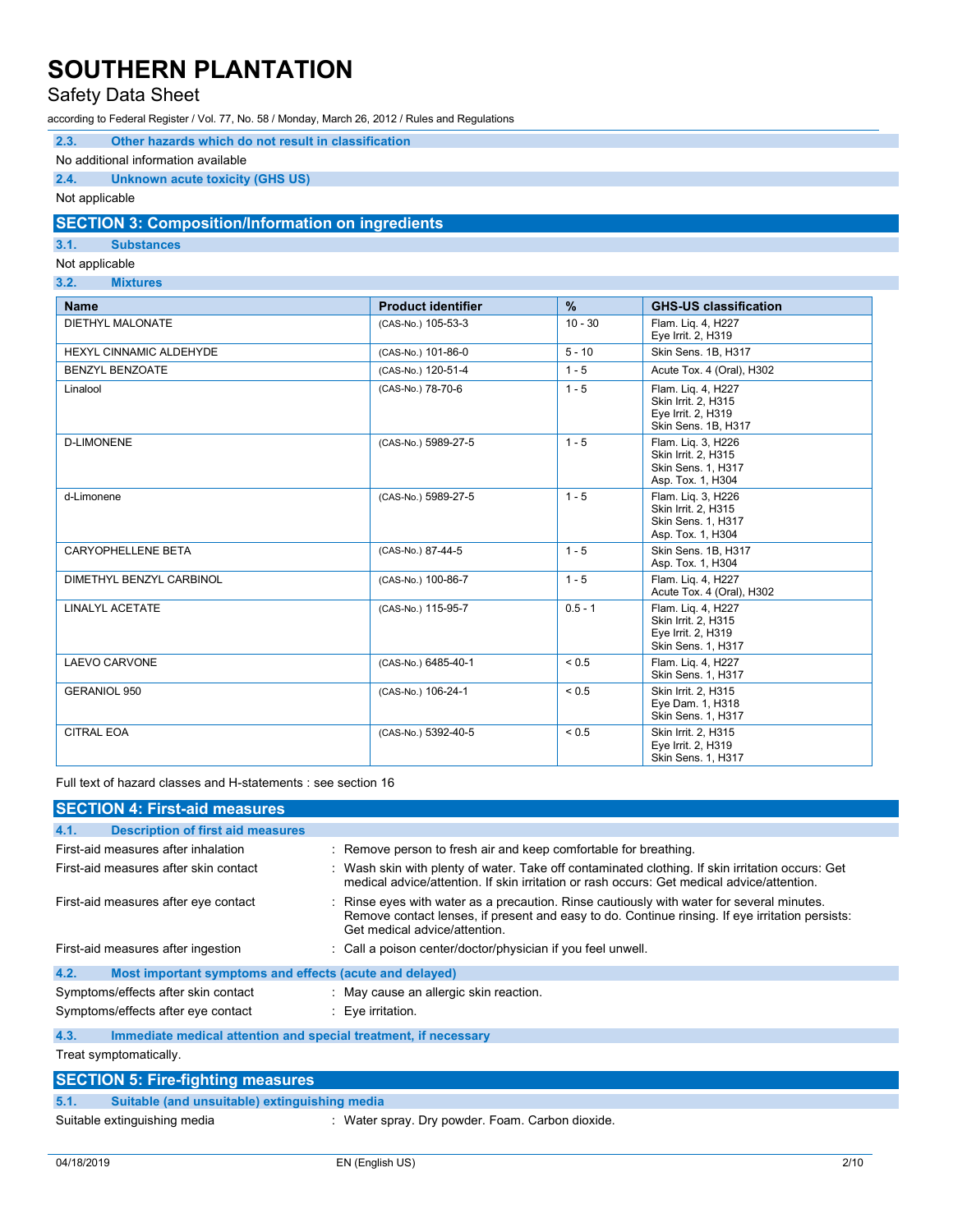# Safety Data Sheet

according to Federal Register / Vol. 77, No. 58 / Monday, March 26, 2012 / Rules and Regulations

| 5.2.              | Specific hazards arising from the chemical                          |                                                                                                                                                                                                                                                                            |
|-------------------|---------------------------------------------------------------------|----------------------------------------------------------------------------------------------------------------------------------------------------------------------------------------------------------------------------------------------------------------------------|
| Fire hazard       |                                                                     | : Combustible liquid.                                                                                                                                                                                                                                                      |
| 5.3.              | Special protective equipment and precautions for fire-fighters      |                                                                                                                                                                                                                                                                            |
|                   | Protection during firefighting                                      | : Do not attempt to take action without suitable protective equipment. Self-contained breathing<br>apparatus. Complete protective clothing.                                                                                                                                |
|                   | <b>SECTION 6: Accidental release measures</b>                       |                                                                                                                                                                                                                                                                            |
| 6.1.              | Personal precautions, protective equipment and emergency procedures |                                                                                                                                                                                                                                                                            |
| 6.1.1.            | For non-emergency personnel                                         |                                                                                                                                                                                                                                                                            |
|                   | Emergency procedures                                                | : Ventilate spillage area. No open flames, no sparks, and no smoking. Avoid contact with skin<br>and eyes. Avoid breathing dust/fume/gas/mist/vapors/spray.                                                                                                                |
| 6.1.2.            | For emergency responders                                            |                                                                                                                                                                                                                                                                            |
|                   | Protective equipment                                                | Do not attempt to take action without suitable protective equipment. For further information<br>refer to section 8: "Exposure controls/personal protection".                                                                                                               |
| 6.2.              | <b>Environmental precautions</b>                                    |                                                                                                                                                                                                                                                                            |
|                   | Avoid release to the environment.                                   |                                                                                                                                                                                                                                                                            |
| 6.3.              | Methods and material for containment and cleaning up                |                                                                                                                                                                                                                                                                            |
|                   | Methods for cleaning up                                             | Take up liquid spill into absorbent material. Notify authorities if product enters sewers or public<br>waters.                                                                                                                                                             |
| Other information |                                                                     | Dispose of materials or solid residues at an authorized site.                                                                                                                                                                                                              |
| 6.4.              | <b>Reference to other sections</b>                                  |                                                                                                                                                                                                                                                                            |
|                   | For further information refer to section 13.                        |                                                                                                                                                                                                                                                                            |
|                   | <b>SECTION 7: Handling and storage</b>                              |                                                                                                                                                                                                                                                                            |
| 7.1.              | <b>Precautions for safe handling</b>                                |                                                                                                                                                                                                                                                                            |
|                   | Precautions for safe handling                                       | : Ensure good ventilation of the work station. Keep away from heat, hot surfaces, sparks, open<br>flames and other ignition sources. No smoking. Wear personal protective equipment. Avoid<br>contact with skin and eyes. Avoid breathing dust/fume/gas/mist/vapors/spray. |
|                   | Hygiene measures                                                    | Contaminated work clothing should not be allowed out of the workplace. Wash contaminated<br>clothing before reuse. Do not eat, drink or smoke when using this product. Always wash hands<br>after handling the product.                                                    |
| 7.2.              | Conditions for safe storage, including any incompatibilities        |                                                                                                                                                                                                                                                                            |
|                   | Storage conditions                                                  | : Store in a well-ventilated place. Keep cool.                                                                                                                                                                                                                             |
|                   | <b>SECTION 8: Exposure controls/personal protection</b>             |                                                                                                                                                                                                                                                                            |
| 8.1.              | <b>Control parameters</b>                                           |                                                                                                                                                                                                                                                                            |
|                   | d-Limonene (5989-27-5)                                              |                                                                                                                                                                                                                                                                            |
| Not applicable    |                                                                     |                                                                                                                                                                                                                                                                            |
|                   | BENZYL BENZOATE (120-51-4)                                          |                                                                                                                                                                                                                                                                            |
| Not applicable    |                                                                     |                                                                                                                                                                                                                                                                            |
|                   | <b>LAEVO CARVONE (6485-40-1)</b>                                    |                                                                                                                                                                                                                                                                            |
| Not applicable    |                                                                     |                                                                                                                                                                                                                                                                            |
|                   | D-LIMONENE (5989-27-5)                                              |                                                                                                                                                                                                                                                                            |
| Not applicable    |                                                                     |                                                                                                                                                                                                                                                                            |
|                   | Linalool (78-70-6)                                                  |                                                                                                                                                                                                                                                                            |
| Not applicable    |                                                                     |                                                                                                                                                                                                                                                                            |

| Not applicable                      |                 |                                            |  |  |
|-------------------------------------|-----------------|--------------------------------------------|--|--|
| <b>CARYOPHELLENE BETA (87-44-5)</b> |                 |                                            |  |  |
| Not applicable                      |                 |                                            |  |  |
| CITRAL EOA (5392-40-5)              |                 |                                            |  |  |
| <b>ACGIH</b>                        | Local name      | Citral                                     |  |  |
| <b>ACGIH</b>                        | ACGIH TWA (ppm) | 5 ppm (IFV - Inhalable fraction and vapor) |  |  |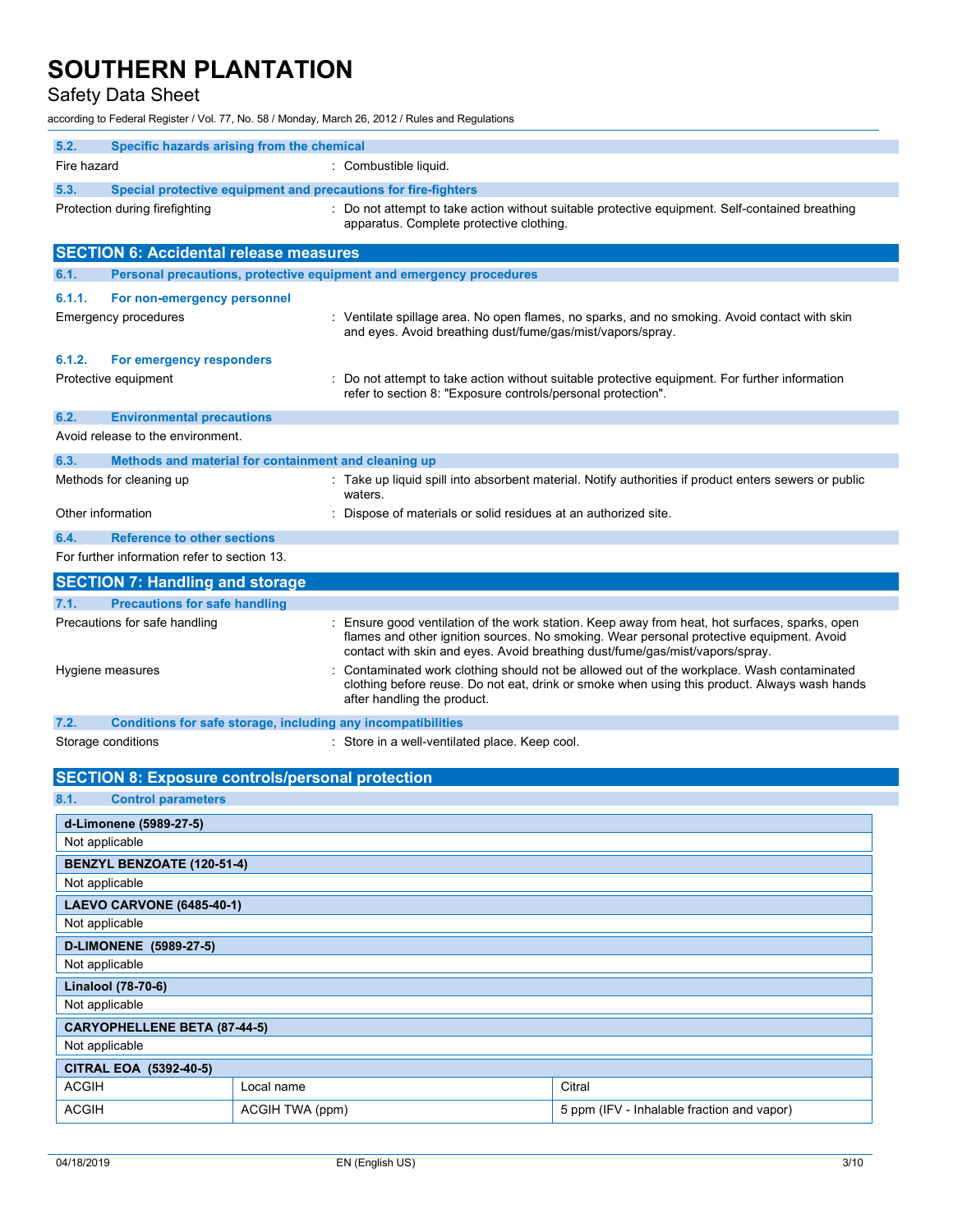## Safety Data Sheet

according to Federal Register / Vol. 77, No. 58 / Monday, March 26, 2012 / Rules and Regulations

| CITRAL EOA (5392-40-5)                    |                      |                                                                                                                         |  |  |  |
|-------------------------------------------|----------------------|-------------------------------------------------------------------------------------------------------------------------|--|--|--|
| <b>ACGIH</b>                              | Remark (ACGIH)       | TLV® Basis: Body weight eff; URT irr; eye dam.<br>Notations: Skin; DSEN; A4 (Not classifiable as a<br>Human Carcinogen) |  |  |  |
| <b>ACGIH</b>                              | Regulatory reference | ACGIH 2018                                                                                                              |  |  |  |
| DIETHYL MALONATE (105-53-3)               |                      |                                                                                                                         |  |  |  |
| Not applicable                            |                      |                                                                                                                         |  |  |  |
| DIMETHYL BENZYL CARBINOL (100-86-7)       |                      |                                                                                                                         |  |  |  |
| Not applicable                            |                      |                                                                                                                         |  |  |  |
| GERANIOL 950 (106-24-1)                   |                      |                                                                                                                         |  |  |  |
| Not applicable                            |                      |                                                                                                                         |  |  |  |
| <b>HEXYL CINNAMIC ALDEHYDE (101-86-0)</b> |                      |                                                                                                                         |  |  |  |
| Not applicable                            |                      |                                                                                                                         |  |  |  |
| LINALYL ACETATE (115-95-7)                |                      |                                                                                                                         |  |  |  |
| Not applicable                            |                      |                                                                                                                         |  |  |  |

#### **8.2. Appropriate engineering controls**

Appropriate engineering controls : Ensure good ventilation of the work station. Environmental exposure controls : Avoid release to the environment.

### **8.3. Individual protection measures/Personal protective equipment**

#### **Hand protection:**

Protective gloves

#### **Eye protection:**

Safety glasses

#### **Skin and body protection:**

Wear suitable protective clothing

### **Respiratory protection:**

In case of insufficient ventilation, wear suitable respiratory equipment

| <b>SECTION 9: Physical and chemical properties</b>            |                                                                                                                                                                                                                                                                                                                          |
|---------------------------------------------------------------|--------------------------------------------------------------------------------------------------------------------------------------------------------------------------------------------------------------------------------------------------------------------------------------------------------------------------|
| 9.1.<br>Information on basic physical and chemical properties |                                                                                                                                                                                                                                                                                                                          |
| Physical state                                                | : Liquid                                                                                                                                                                                                                                                                                                                 |
| Color                                                         | : Mixture contains one or more component(s) which have the following colour(s):<br>Colourless to light yellow White Colourless Colourless to light amber Yellow Light yellow to<br>colourless White to off-white                                                                                                         |
| Odor                                                          | There may be no odour warning properties, odour is subjective and inadequate to warn of<br>overexposure.<br>Mixture contains one or more component(s) which have the following odour:<br>Lemon odour Mild odour Pleasant odour Aromatic odour Floral odour Fruity odour Sweet odour<br>Characteristic odour Strong odour |
| Odor threshold                                                | : No data available                                                                                                                                                                                                                                                                                                      |
| pH                                                            | : No data available                                                                                                                                                                                                                                                                                                      |
| Melting point                                                 | $:$ Not applicable                                                                                                                                                                                                                                                                                                       |
| Freezing point                                                | : No data available                                                                                                                                                                                                                                                                                                      |
| Boiling point                                                 | : No data available                                                                                                                                                                                                                                                                                                      |
| Flash point                                                   | : 66.9 (≥ 0) °C                                                                                                                                                                                                                                                                                                          |
| Relative evaporation rate (butyl acetate=1)                   | : No data available                                                                                                                                                                                                                                                                                                      |
| Flammability (solid, gas)                                     | $:$ Not applicable.                                                                                                                                                                                                                                                                                                      |
| Vapor pressure                                                | : No data available                                                                                                                                                                                                                                                                                                      |
| Relative vapor density at 20 °C                               | : No data available                                                                                                                                                                                                                                                                                                      |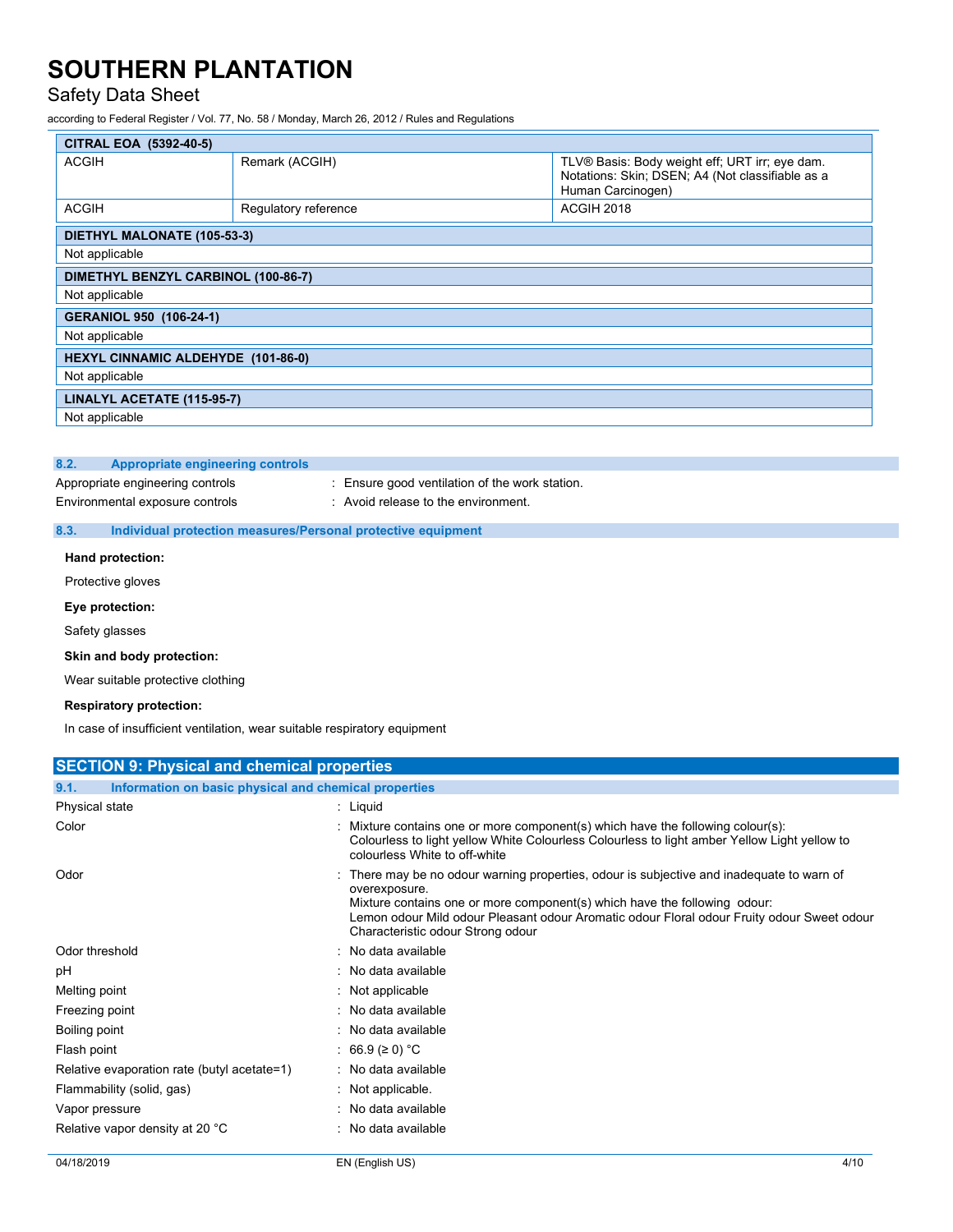# Safety Data Sheet

according to Federal Register / Vol. 77, No. 58 / Monday, March 26, 2012 / Rules and Regulations

| Relative density            | : No data available       |
|-----------------------------|---------------------------|
| Solubility                  | : No data available       |
| Log Pow                     | : No data available       |
| Auto-ignition temperature   | : No data available       |
| Decomposition temperature   | $\cdot$ No data available |
| Viscosity, kinematic        | : No data available       |
| Viscosity, dynamic          | : No data available       |
| <b>Explosion limits</b>     | : No data available       |
| <b>Explosive properties</b> | $\cdot$ No data available |
| Oxidizing properties        | : No data available       |

### **9.2. Other information**

No additional information available

## **SECTION 10: Stability and reactivity**

#### **10.1. Reactivity**

The product is non-reactive under normal conditions of use, storage and transport.

### **10.2. Chemical stability**

Stable under normal conditions.

#### **10.3. Possibility of hazardous reactions**

No dangerous reactions known under normal conditions of use.

### **10.4. Conditions to avoid**

Avoid contact with hot surfaces. Heat. No flames, no sparks. Eliminate all sources of ignition.

### **10.5. Incompatible materials**

No additional information available

### **10.6. Hazardous decomposition products**

Under normal conditions of storage and use, hazardous decomposition products should not be produced.

| <b>SECTION 11: Toxicological information</b>  |                                        |
|-----------------------------------------------|----------------------------------------|
| 11.1.<br>Information on toxicological effects |                                        |
| Acute toxicity (oral)                         | : Not classified                       |
| Acute toxicity (dermal)                       | : Not classified                       |
| Acute toxicity (inhalation)                   | : Not classified                       |
|                                               |                                        |
| Skin corrosion/irritation                     | : Not classified                       |
| Serious eye damage/irritation                 | : Causes serious eye irritation.       |
| Respiratory or skin sensitization             | : May cause an allergic skin reaction. |
| Germ cell mutagenicity                        | : Not classified                       |
| Carcinogenicity                               | : Not classified                       |
| d-Limonene (5989-27-5)                        |                                        |
| IARC group                                    | 3 - Not classifiable                   |
| <b>D-LIMONENE</b> (5989-27-5)                 |                                        |
| IARC group                                    | 3 - Not classifiable                   |

| Reproductive toxicity                            | : Not classified |
|--------------------------------------------------|------------------|
| Specific target organ toxicity – single exposure | : Not classified |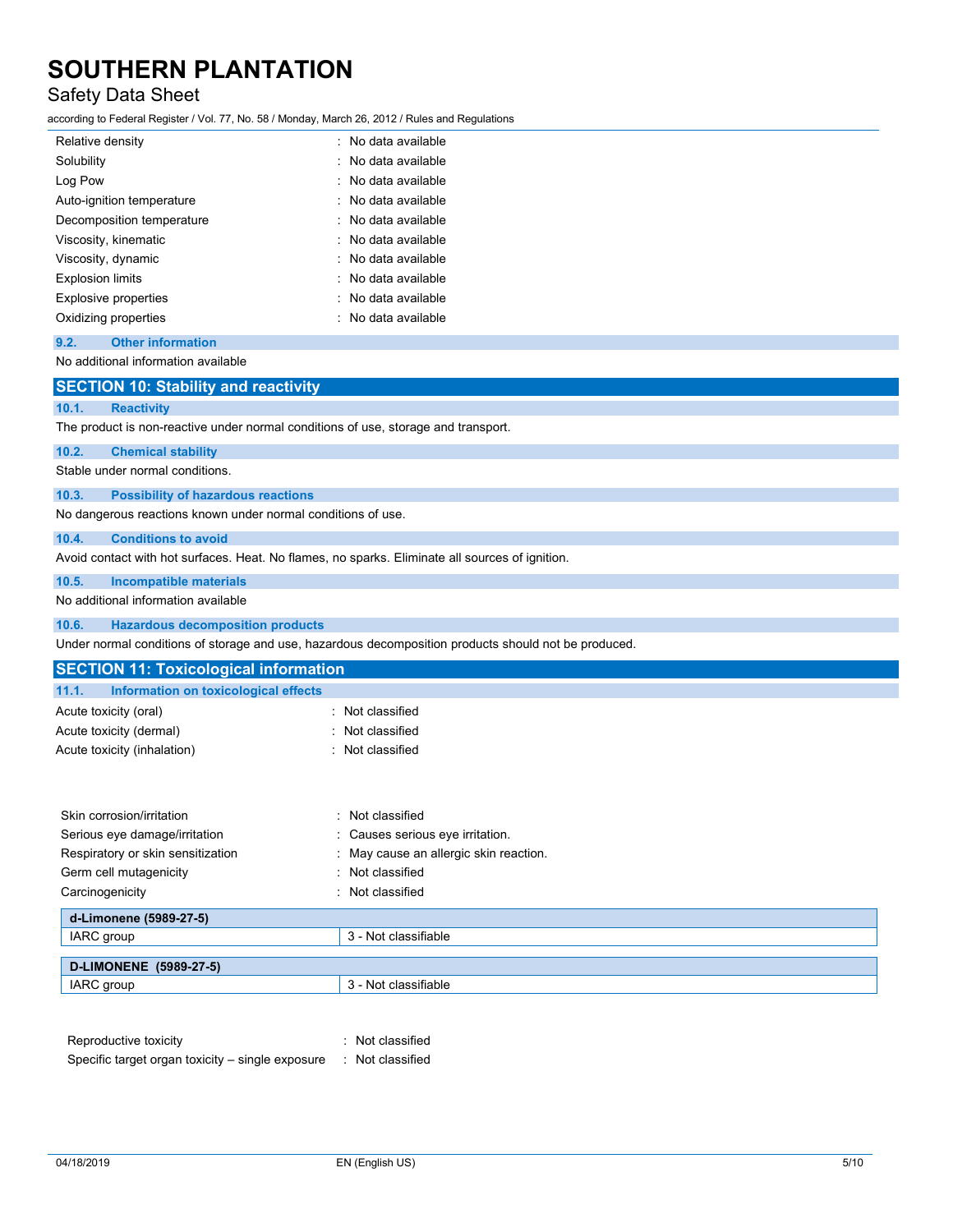## Safety Data Sheet

according to Federal Register / Vol. 77, No. 58 / Monday, March 26, 2012 / Rules and Regulations

| Specific target organ toxicity – repeated<br>exposure | : Not classified                       |
|-------------------------------------------------------|----------------------------------------|
| Aspiration hazard                                     | : Not classified                       |
| Viscosity, kinematic                                  | : No data available                    |
| Symptoms/effects after skin contact                   | : May cause an allergic skin reaction. |
| Symptoms/effects after eye contact                    | $: Eve$ irritation.                    |

| <b>SECTION 12: Ecological information</b> |                                                                                                                                            |
|-------------------------------------------|--------------------------------------------------------------------------------------------------------------------------------------------|
| 12.1.<br><b>Toxicity</b>                  |                                                                                                                                            |
| Ecology - general                         | : The product is not considered harmful to aguatic organisms or to cause long-term adverse<br>effects in the environment.                  |
| d-Limonene (5989-27-5)                    |                                                                                                                                            |
| LC50 fish 1                               | 720 µg/l (OECD 203: Fish, Acute Toxicity Test, 96 h, Pimephales promelas, Flow-through<br>system, Fresh water, Experimental value, Lethal) |

| d-Limonene (5989-27-5)            |                                                                                                                                            |  |
|-----------------------------------|--------------------------------------------------------------------------------------------------------------------------------------------|--|
| EC50 Daphnia 1                    | 0.36 mg/l (OECD 202: Daphnia sp. Acute Immobilisation Test, 48 h, Daphnia magna, Static<br>system, Fresh water, Experimental value, GLP)   |  |
| <b>BENZYL BENZOATE (120-51-4)</b> |                                                                                                                                            |  |
| $LC50$ fish 1                     | 2.32 mg/l (EU Method C.1, 96 h, Danio rerio, Semi-static system, Fresh water, Experimental<br>value, GLP)                                  |  |
| EC50 Daphnia 1                    | 3.09 mg/l (OECD 202: Daphnia sp. Acute Immobilisation Test, 48 h, Daphnia magna, Static<br>system, Fresh water, Experimental value, GLP)   |  |
| D-LIMONENE (5989-27-5)            |                                                                                                                                            |  |
| LC50 fish 1                       | 720 µg/l (OECD 203: Fish, Acute Toxicity Test, 96 h, Pimephales promelas, Flow-through<br>system, Fresh water, Experimental value, Lethal) |  |
| EC50 Daphnia 1                    | 0.36 mg/l (OECD 202: Daphnia sp. Acute Immobilisation Test, 48 h, Daphnia magna, Static<br>system, Fresh water, Experimental value, GLP)   |  |
| Linalool (78-70-6)                |                                                                                                                                            |  |
| LC50 fish 1                       | 27.8 mg/l (OECD 203: Fish, Acute Toxicity Test, 96 h, Oncorhynchus mykiss, Static system,<br>Fresh water, Experimental value, GLP)         |  |
| EC50 Daphnia 1                    | 59 mg/l (OECD 202: Daphnia sp. Acute Immobilisation Test, 48 h, Daphnia magna, Static<br>system, Fresh water, Experimental value, GLP)     |  |
| ErC50 (algae)                     | 156.7 mg/l (DIN 38412-9, 96 h, Desmodesmus subspicatus, Static system, Fresh water,<br>Experimental value, Nominal concentration)          |  |

| DIETHYL MALONATE (105-53-3)    |                                                                                                                                                       |  |
|--------------------------------|-------------------------------------------------------------------------------------------------------------------------------------------------------|--|
| LC50 fish 1                    | 11.8 mg/l (96 h, Pimephales promelas)                                                                                                                 |  |
| EC50 Daphnia 1                 | 202.3 mg/l (48 h, Daphnia magna, Static system)                                                                                                       |  |
| <b>GERANIOL 950 (106-24-1)</b> |                                                                                                                                                       |  |
| LC50 fish 1                    | 22 mg/l (OECD 203: Fish, Acute Toxicity Test, 96 h, Danio rerio, Static system, Fresh water,<br>Experimental value, GLP)                              |  |
| EC50 Daphnia 1                 | 10.8 mg/l (OECD 202: Daphnia sp. Acute Immobilisation Test, 48 h, Daphnia magna, Static<br>system, Fresh water, Experimental value, Locomotor effect) |  |
| ErC50 (algae)                  | 13.1 mg/l (OECD 201: Alga, Growth Inhibition Test, 72 h, Desmodesmus subspicatus, Static<br>system, Fresh water, Experimental value, GLP)             |  |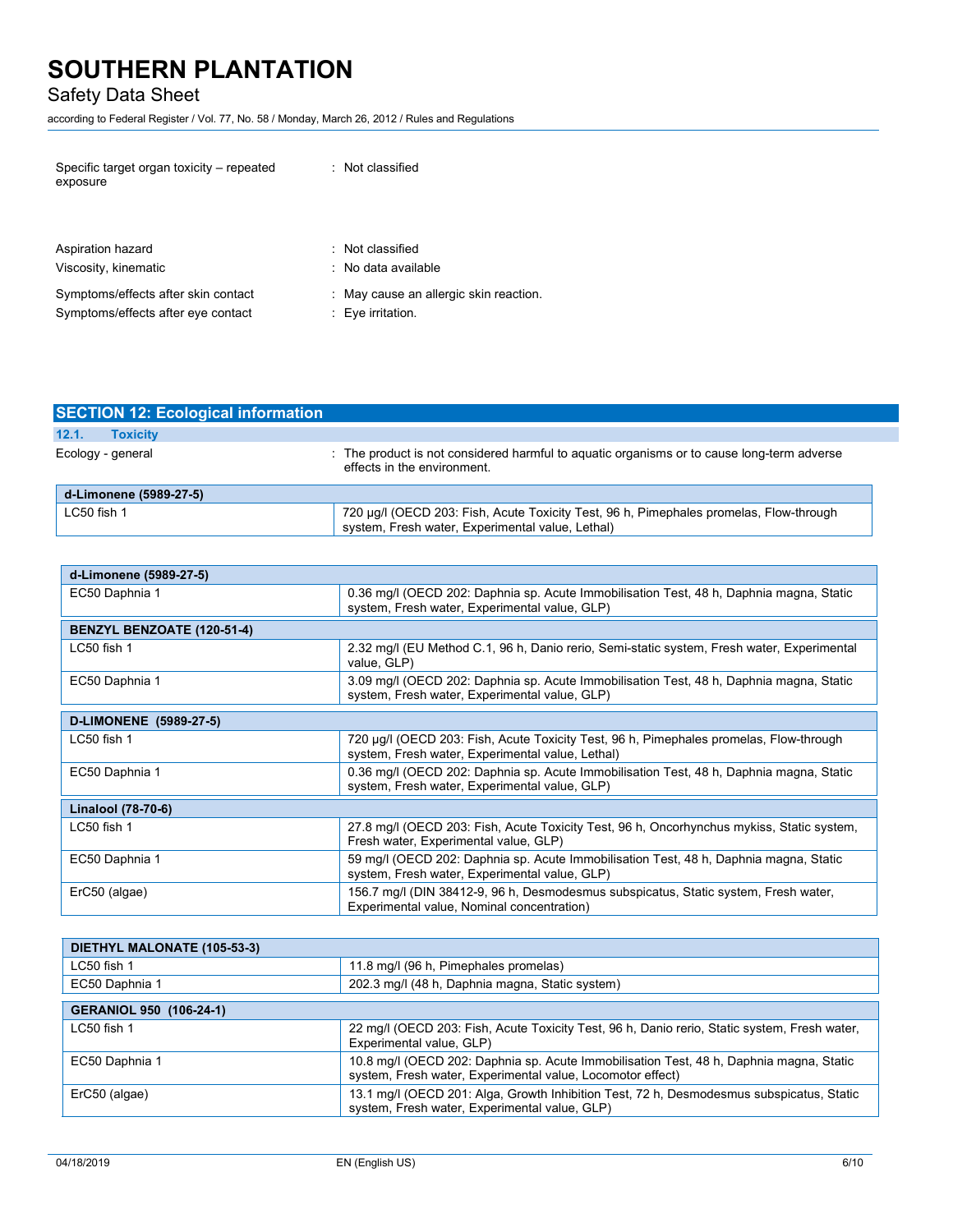# Safety Data Sheet

according to Federal Register / Vol. 77, No. 58 / Monday, March 26, 2012 / Rules and Regulations

| LINALYL ACETATE (115-95-7) |                                                                                |
|----------------------------|--------------------------------------------------------------------------------|
| LC50 fish 1                | 11 mg/l (OECD 203: Fish, Acute Toxicity Test, 96 h, Cyprinus carpio)           |
| EC50 Daphnia 1             | 15 mg/l (OECD 202: Daphnia sp. Acute Immobilisation Test, 48 h, Daphnia magna) |

| <b>Persistence and degradability</b><br>12.2. |                                 |  |
|-----------------------------------------------|---------------------------------|--|
| d-Limonene (5989-27-5)                        |                                 |  |
| Persistence and degradability                 | Readily biodegradable in water. |  |
| <b>ThOD</b>                                   | 3.29 g $O2/g$ substance         |  |
| <b>BENZYL BENZOATE (120-51-4)</b>             |                                 |  |
| Persistence and degradability                 | Readily biodegradable in water. |  |
| <b>D-LIMONENE</b> (5989-27-5)                 |                                 |  |
| Persistence and degradability                 | Readily biodegradable in water. |  |
| <b>ThOD</b>                                   | 3.29 g $O2/g$ substance         |  |
| Linalool (78-70-6)                            |                                 |  |
| Persistence and degradability                 | Readily biodegradable in water. |  |
| DIETHYL MALONATE (105-53-3)                   |                                 |  |
| Persistence and degradability                 | Readily biodegradable in water. |  |
| GERANIOL 950 (106-24-1)                       |                                 |  |
| Persistence and degradability                 | Readily biodegradable in water. |  |
| LINALYL ACETATE (115-95-7)                    |                                 |  |
| Persistence and degradability                 | Readily biodegradable in water. |  |

**12.3. Bioaccumulative potential**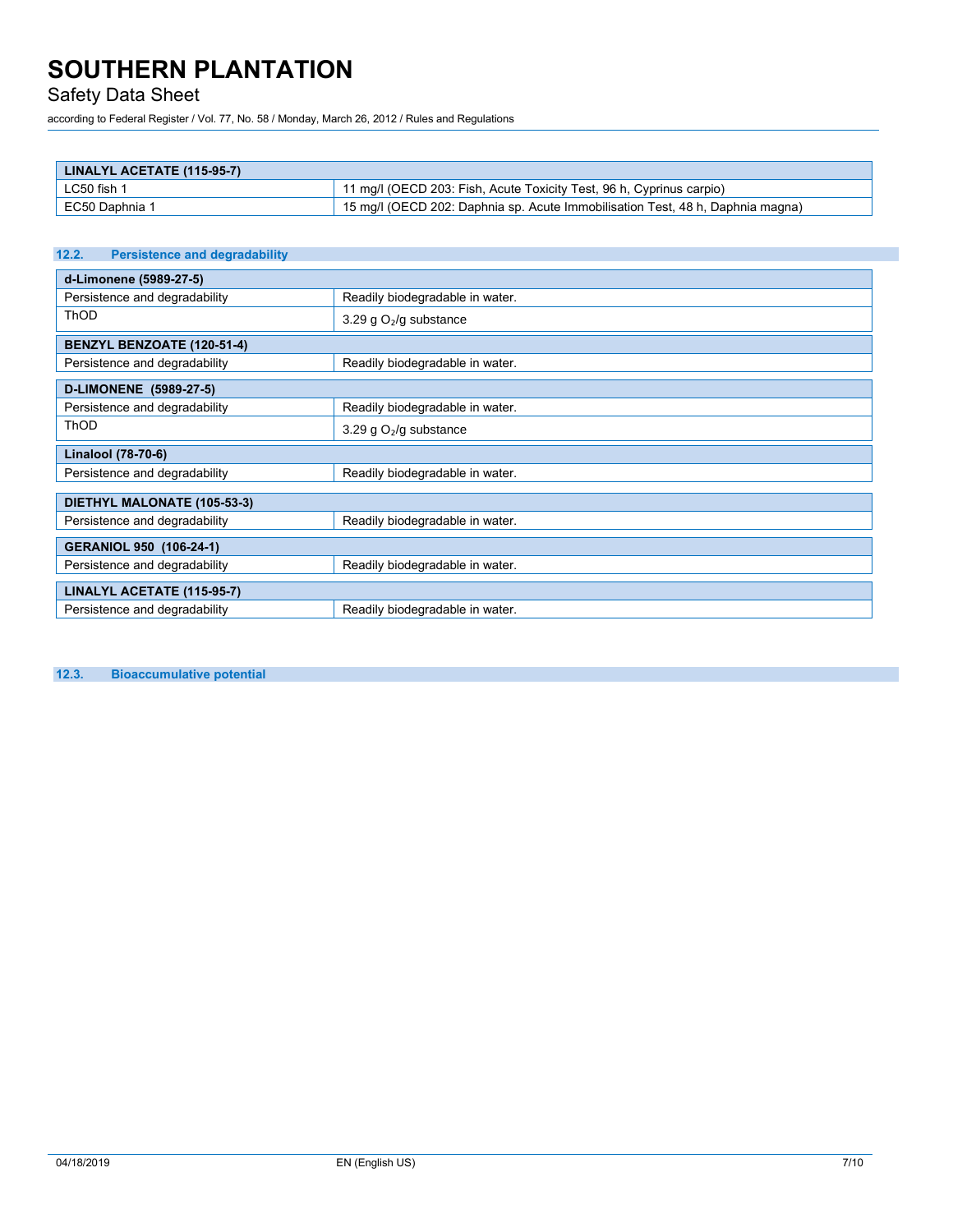## Safety Data Sheet

according to Federal Register / Vol. 77, No. 58 / Monday, March 26, 2012 / Rules and Regulations

| LINALYL ACETATE (115-95-7) |                                                                                |
|----------------------------|--------------------------------------------------------------------------------|
| LC50 fish 1                | 11 mg/l (OECD 203: Fish, Acute Toxicity Test, 96 h, Cyprinus carpio)           |
| EC50 Daphnia 1             | 15 mg/l (OECD 202: Daphnia sp. Acute Immobilisation Test, 48 h, Daphnia magna) |

## **12.2. Persistence and degradability d-Limonene (5989-27-5)** Persistence and degradability **Readily biodegradable in water.** ThOD  $3.29 g O<sub>2</sub>/g$  substance **BENZYL BENZOATE (120-51-4)** Persistence and degradability **Readily biodegradable in water. D-LIMONENE (5989-27-5)** Persistence and degradability **Readily biodegradable in water.** ThOD  $3.29 \text{ g O}_2\text{/g substance}$ **Linalool (78-70-6)** Persistence and degradability Readily biodegradable in water. **DIETHYL MALONATE (105-53-3)** Persistence and degradability **Readily biodegradable in water. GERANIOL 950 (106-24-1)** Persistence and degradability Readily biodegradable in water. **LINALYL ACETATE (115-95-7)** Persistence and degradability **Readily biodegradable in water.**

### **12.3. Bioaccumulative potential**

| d-Limonene (5989-27-5)            |                                                                                                              |  |
|-----------------------------------|--------------------------------------------------------------------------------------------------------------|--|
| BCF fish 1                        | 864.8 - 1022 (Pisces, QSAR, Fresh weight)                                                                    |  |
| Log Pow                           | 4.38 (Experimental value, OECD 117: Partition Coefficient (n-octanol/water), HPLC method,<br>$37^{\circ}$ C) |  |
| Bioaccumulative potential         | Potential for bioaccumulation (4 $\geq$ Log Kow $\leq$ 5).                                                   |  |
| <b>BENZYL BENZOATE (120-51-4)</b> |                                                                                                              |  |
| BCF fish 1                        | 2.286 (BCFBAF v3.00, Pisces, QSAR)                                                                           |  |
| Log Pow                           | 3.97 (Experimental value, 25 °C)                                                                             |  |
| Bioaccumulative potential         | Low potential for bioaccumulation (Log Kow $\leq$ 4).                                                        |  |
| D-LIMONENE (5989-27-5)            |                                                                                                              |  |
| BCF fish 1                        | 864.8 - 1022 (Pisces, QSAR, Fresh weight)                                                                    |  |
| Log Pow                           | 4.38 (Experimental value, OECD 117: Partition Coefficient (n-octanol/water), HPLC method,<br>$37^{\circ}$ C) |  |
| Bioaccumulative potential         | Potential for bioaccumulation (4 $\geq$ Log Kow $\leq$ 5).                                                   |  |
| Linalool (78-70-6)                |                                                                                                              |  |
| Log Pow                           | 2.84 (Experimental value, Equivalent or similar to OECD 107, 25 °C)                                          |  |
| Bioaccumulative potential         | Low potential for bioaccumulation (Log Kow $\leq$ 4).                                                        |  |
|                                   |                                                                                                              |  |
| DIETHYL MALONATE (105-53-3)       |                                                                                                              |  |
| Log Pow                           | 0.96                                                                                                         |  |
| Bioaccumulative potential         | Low potential for bioaccumulation (Log Kow $\leq$ 4).                                                        |  |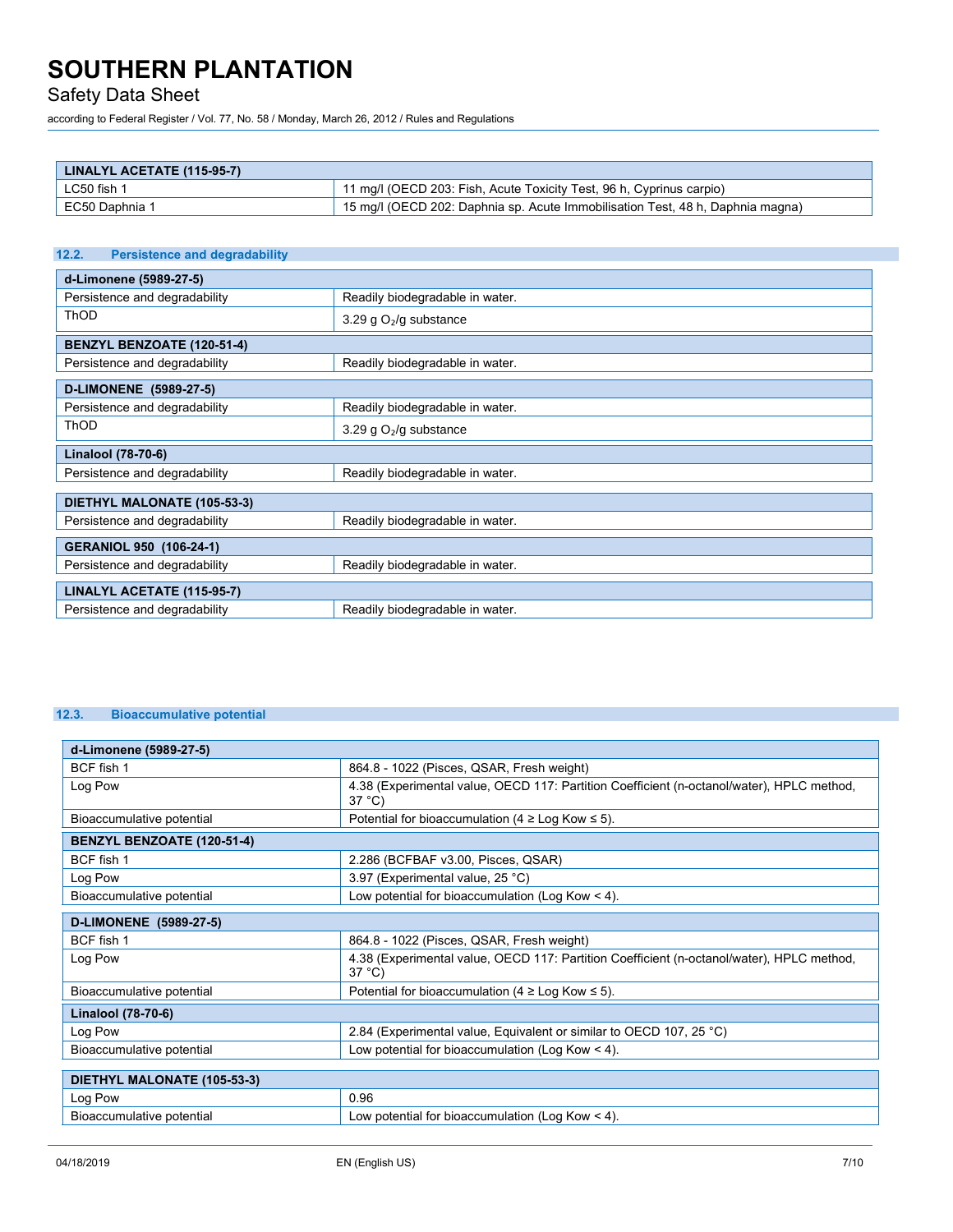Safety Data Sheet

according to Federal Register / Vol. 77, No. 58 / Monday, March 26, 2012 / Rules and Regulations

| GERANIOL 950 (106-24-1)    |                                                                                                    |  |
|----------------------------|----------------------------------------------------------------------------------------------------|--|
| Log Pow                    | 2.6 (Experimental value, OECD 117: Partition Coefficient (n-octanol/water), HPLC method, 25<br>°C) |  |
| Bioaccumulative potential  | Low potential for bioaccumulation (Log Kow $\leq$ 4).                                              |  |
|                            |                                                                                                    |  |
| LINALYL ACETATE (115-95-7) |                                                                                                    |  |
| Log Pow                    | 3.93 (Experimental value)                                                                          |  |
| Bioaccumulative potential  | Low potential for bioaccumulation (Log Kow $<$ 4).                                                 |  |

### **12.4. Mobility in soil**

| d-Limonene (5989-27-5)      |                                                                                                                                                                                 |  |
|-----------------------------|---------------------------------------------------------------------------------------------------------------------------------------------------------------------------------|--|
| Ecology - soil              | Adsorbs into the soil.                                                                                                                                                          |  |
| BENZYL BENZOATE (120-51-4)  |                                                                                                                                                                                 |  |
| Surface tension             | $0.027$ N/m (210 °C)                                                                                                                                                            |  |
| Log Koc                     | 3.8 (log Koc, OECD 121: Estimation of the Adsorption Coefficient (Koc) on Soil and on<br>Sewage Sludge using High Performance Liquid Chromatography (HPLC), Experimental value) |  |
| Ecology - soil              | Low potential for mobility in soil.                                                                                                                                             |  |
| D-LIMONENE (5989-27-5)      |                                                                                                                                                                                 |  |
| Ecology - soil              | Adsorbs into the soil.                                                                                                                                                          |  |
| Linalool (78-70-6)          |                                                                                                                                                                                 |  |
| Surface tension             | 8.3 mN/m (20 °C, ISO 9101: Surface active agents - Determination of interfacial tension)                                                                                        |  |
| Ecology - soil              | No (test)data on mobility of the substance available.                                                                                                                           |  |
| DIETHYL MALONATE (105-53-3) |                                                                                                                                                                                 |  |
| Ecology - soil              | May be harmful to plant growth, blooming and fruit formation.                                                                                                                   |  |
| GERANIOL 950 (106-24-1)     |                                                                                                                                                                                 |  |
| Log Koc                     | 1.85 (log Koc, PCKOCWIN v1.66, Calculated value)                                                                                                                                |  |
| Ecology - soil              | Highly mobile in soil.                                                                                                                                                          |  |
| LINALYL ACETATE (115-95-7)  |                                                                                                                                                                                 |  |
| Ecology - soil              | Adsorbs into the soil.                                                                                                                                                          |  |

**12.5. Other adverse effects** No additional information available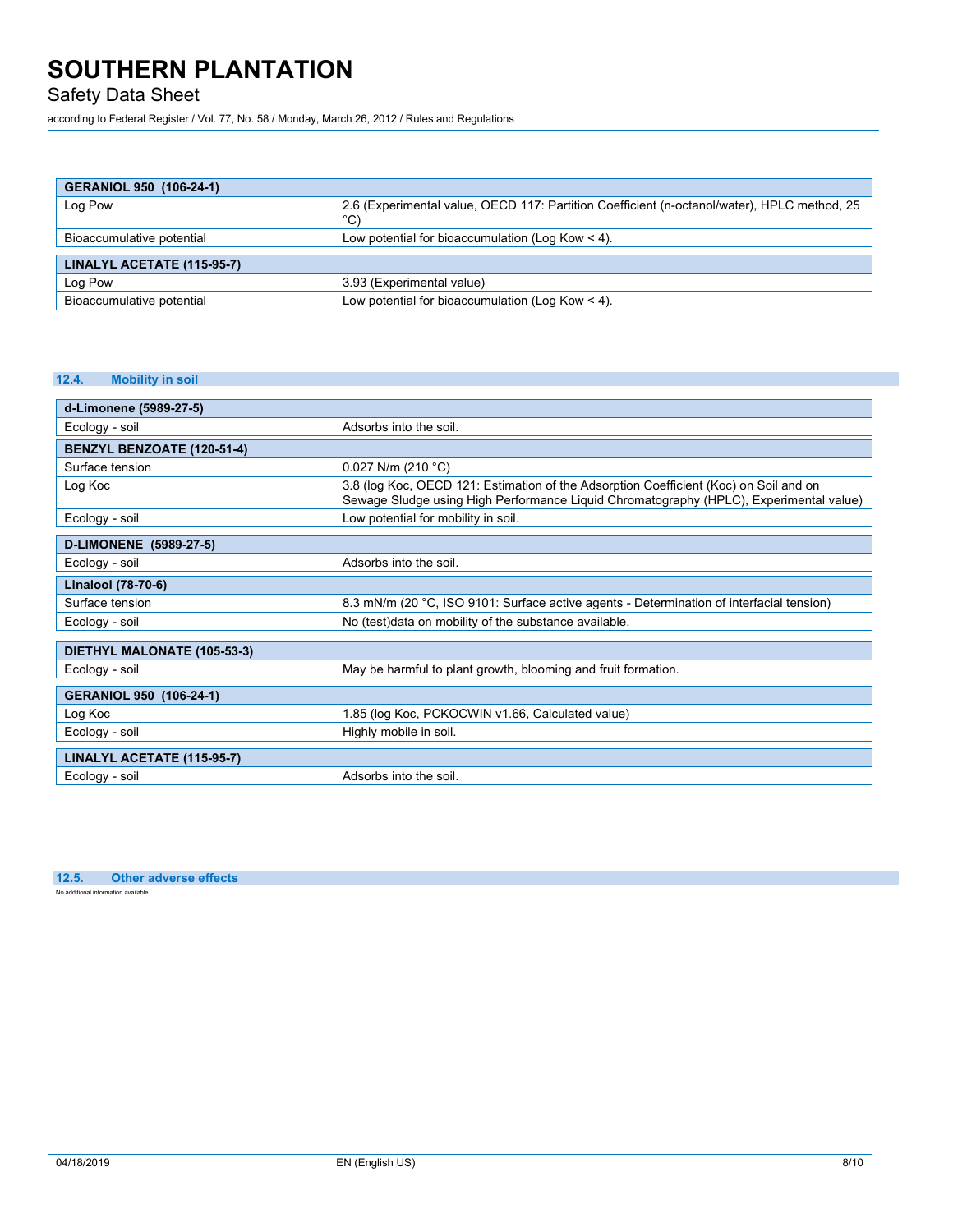**SECTION 13: Disposal considerations**

## Safety Data Sheet

**13.1. Disposal methods**

according to Federal Register / Vol. 77, No. 58 / Monday, March 26, 2012 / Rules and Regulations

**SECTION 14: Transport information Department of Transportation (DOT)** In accordance with DOT Not regulated **Transportation of Dangerous Goods** Not applicable **Transport by sea** Not applicable **Air transport** Not applicable **SECTION 15: Regulatory information**

Waste treatment methods : Dispose of contents/container in accordance with licensed collector's sorting instructions.

#### **15.1. US Federal regulations**

All components of this product are listed, or excluded from listing, on the United States Environmental Protection Agency Toxic Substances Control Act (TSCA) inventory

This product or mixture is not known to contain a toxic chemical or chemicals in excess of the applicable de minimis concentration as specified in 40 CFR §372.38(a) subject to the reporting requirements of section 313 of Title III of the Superfund Amendments and Reauthorization Act of 1986 and 40 CFR Part 372.

#### **15.2. International regulations**

| <b>CANADA</b>                                         |
|-------------------------------------------------------|
| d-Limonene (5989-27-5)                                |
| Listed on the Canadian DSL (Domestic Substances List) |
| BENZYL BENZOATE (120-51-4)                            |
| Listed on the Canadian DSL (Domestic Substances List) |
| <b>LAEVO CARVONE (6485-40-1)</b>                      |
| Listed on the Canadian DSL (Domestic Substances List) |
| D-LIMONENE (5989-27-5)                                |
| Listed on the Canadian DSL (Domestic Substances List) |
| Linalool (78-70-6)                                    |
| Listed on the Canadian DSL (Domestic Substances List) |
| <b>CARYOPHELLENE BETA (87-44-5)</b>                   |
| Listed on the Canadian DSL (Domestic Substances List) |
| CITRAL EOA (5392-40-5)                                |
| Listed on the Canadian DSL (Domestic Substances List) |